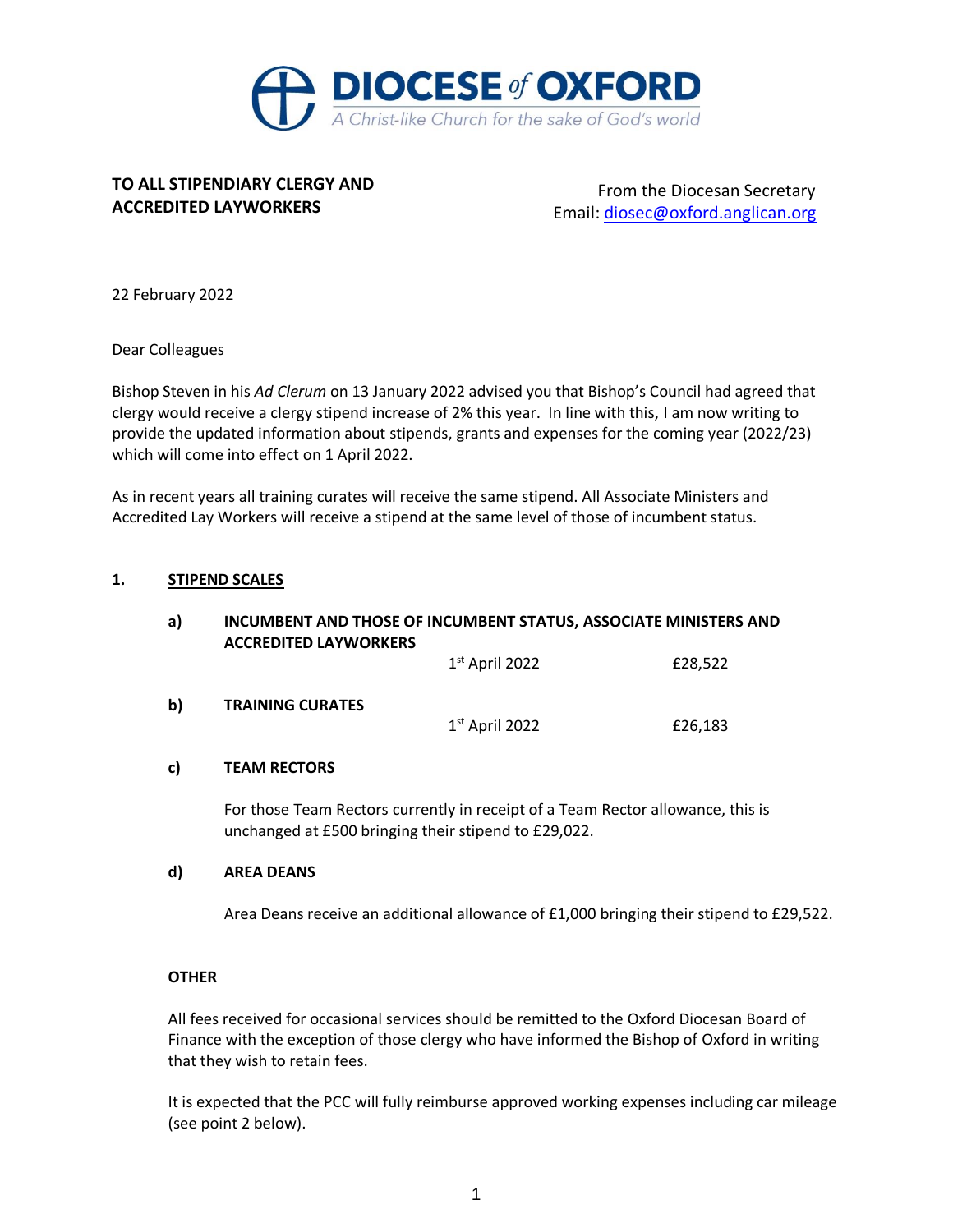## **2. RATES FOR REIMBURSEMENT OF MINISTERIAL EXPENSES MILEAGE ALLOWANCE**

PCCs are recommended to pay at (and not exceed) the following rates for reimbursement of mileage claims by ministers and others when on Church business. The rates are reviewed by the Oxford Diocesan Board of Finance (ODBF) annually against HMRC rates. The maximum rates shown will not give rise to assessment of Benefits in Kind in respect of reimbursement. If reimbursement is made at rates lower than the maximum, individuals can claim tax relief via their tax returns on the difference. Full details of the scheme can be found at [www.hmrc.gov.uk](http://www.hmrc.gov.uk/)

HMRC maximum rates are as follows, and are flat rates regardless of engine size:

| Cars/vans                                     | Up to 10,000 business miles | 45p per mile |
|-----------------------------------------------|-----------------------------|--------------|
|                                               | Over 10,000 business miles  | 25p per mile |
| Motorcycles                                   |                             | 24p per mile |
| <b>Bicycles</b>                               |                             | 20p per mile |
| Car mileage allowance – public transport rate |                             | 30p per mile |
| Passenger mileage payments (see below)        | 5p per mile                 |              |

Provided that payments are made to a person for the use of their own vehicle, motorcycle, etc., they do not exceed an amount equal to the rate times the miles actually travelled on business and they do not exceed the above rates, then the payments will not be taxable nor will NI be payable on them. Under these circumstances Approved Mileage Allowance Payment reimbursements do not need to be reported on forms P9D and P11D.

## Passenger mileage payments

The conditions for making tax and NI free payments for passengers, as agreed between the Church Commissioners and HMRC, are:

Additional passenger car mileage payments of up to 5p per mile per passenger are free of tax provided

- The passengers are volunteers or fellow workers of the person claiming the passenger mileage rate
- They are going to the same event e.g. a meeting, which is work-related travel for them all
- The expenses paying body has **agreed** to pay an **additional** work-related travel mileage rate for passengers
- The vehicle used is a car or van

There is still a HMRC requirement on the part of the employer and employee to maintain records of motor mileage re-imbursements made to prove compliance with the rules.

## **3. GRANTS WITH EFFECT FROM 1ST APRIL 2022**

## **REMOVAL COST**

On appointment to a post in the Diocese from another in the Diocese or from another Diocese in mainland Great Britain, reasonable removal costs will be paid. Three independent estimates are to be obtained and the Archdeacon will authorise in advance acceptance of the lowest unless there are special reasons for acceptance of another estimate (and up to a maximum of £4,000 unless there are exceptional circumstances). The remover's invoice should be sent direct to the Stipends and HR Administrator at Church House Oxford for payment. Costs likely